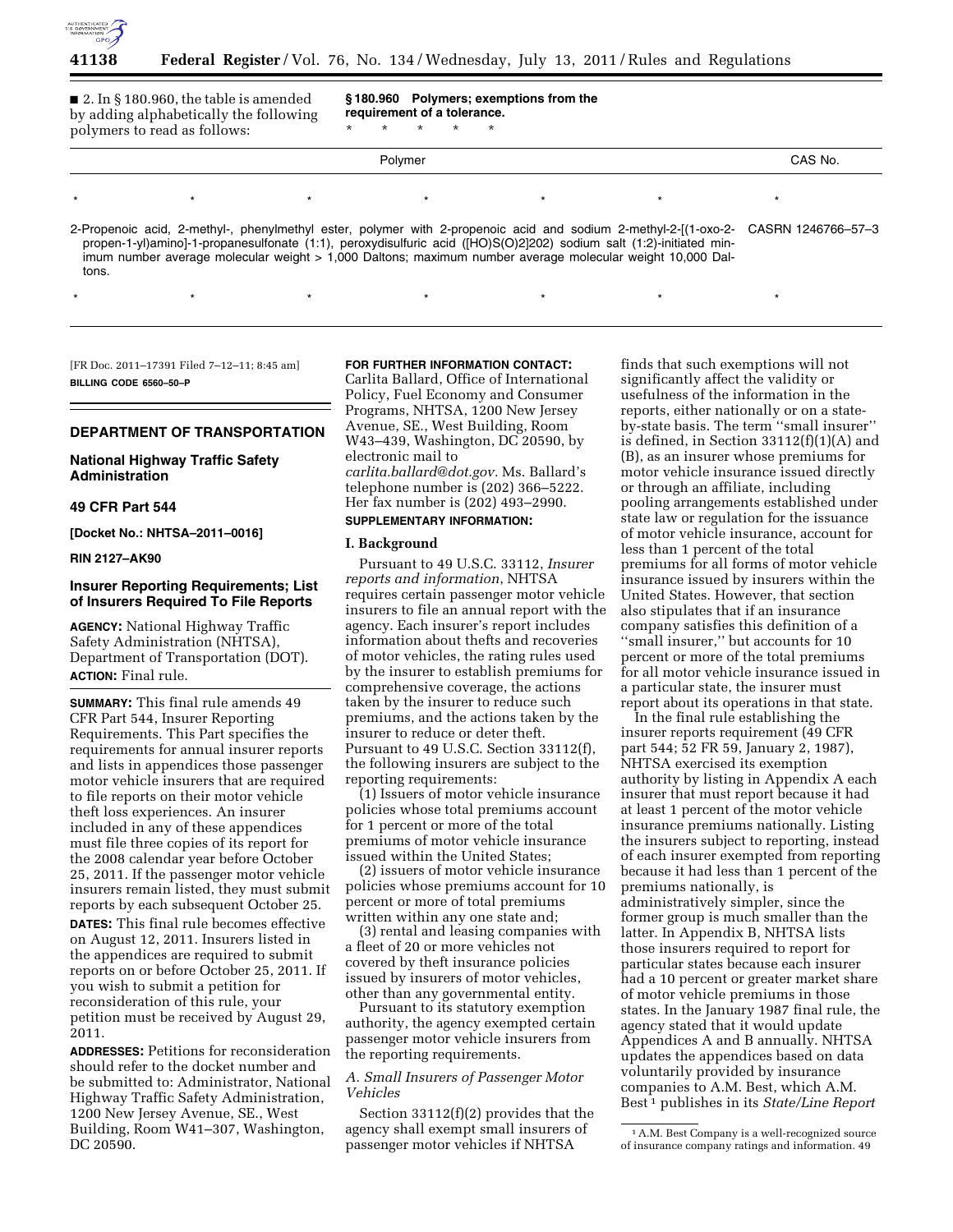each spring. The agency uses the data to determine the insurers' market shares nationally and in each state.

# *B. Self-Insured Rental and Leasing Companies*

In addition, upon making certain determinations, NHTSA grants exemptions to self-insurers, i.e., any person who has a fleet of 20 or more motor vehicles (other than any governmental entity) used for rental or lease whose vehicles are not covered by theft insurance policies issued by insurers of passenger motor vehicles, 49 U.S.C. 33112(b)(1) and (f). Under 49 U.S.C. 33112(e)(1) and (2), NHTSA may exempt a self-insurer from reporting, if the agency determines:

(1) The cost of preparing and furnishing such reports is excessive in relation to the size of the business of the insurer;

(2) the insurer's report will not significantly contribute to carrying out the purposes of Chapter 331.

In a final rule published June 22, 1990 (55 FR 25606), the agency granted a class exemption to all companies that rent or lease fewer than 50,000 vehicles, because it believed that the largest companies' reports sufficiently represent the theft experience of rental and leasing companies. NHTSA concluded that smaller rental and leasing companies' reports do not significantly contribute to carrying out NHTSA's statutory obligations and that exempting such companies will relieve an unnecessary burden on them. As a result of the June 1990 final rule, the agency added Appendix C, consisting of an annually updated list of the selfinsurers subject to Part 544. Following the same approach as in Appendix A, NHTSA included, in Appendix C, each of the self-insurers subject to reporting instead of the self-insurers which are exempted. NHTSA updates Appendix C based primarily on information from *Automotive Fleet Magazine* and *Auto Rental News.*2

# *C. When a Listed Insurer Must File a Report*

Under Part 544, as long as an insurer is listed, it must file reports on or before October 25 of each year. Thus, any insurer listed in the appendices must file a report before October 25, 2011, and by each succeeding October 25, absent an amendment removing the insurer's name from the appendices.

#### **II. Notice of Proposed Rulemaking**

*1. Insurers of Passenger Motor Vehicles* 

On April 12, 2011, NHTSA published a notice of proposed rulemaking (NPRM) to update the list of insurers in Appendices A, B, and C required to file reports (76 FR 20298). Appendix A lists insurers that must report because each had 1 percent of the motor vehicle insurance premiums on a national basis. The list was last amended in a final rule published on September 3, 2010 (75 FR 54041). Based on the 2008 calendar year market share data from A.M. Best, NHTSA proposed to remove California State Auto Group and Safeco Insurance Group from Appendix A.

Appendix B lists insurers required to report because each insurer had a 10 percent or greater market share of motor vehicle premiums in a particular State. Based on the 2008 calendar year data for market shares from A.M. Best, we proposed to remove Balboa Insurance Group of South Dakota from Appendix B.

# *2. Rental and Leasing Companies*

Appendix C lists rental and leasing companies required to file reports. NHTSA proposed to make no change to Appendix C.

#### **Public Comments on Final Determination**

# *Insurers of Passenger Motor Vehicles*

The agency received no comments in response to the NPRM. Therefore, this final rule adopts the proposed changes to Appendices A and B. Accordingly, NHTSA has determined that each of the 17 insurers listed in Appendix A, each of the eight insurers listed in Appendix B and each of five companies listed in Appendix C are required to submit an insurer report on its experience for calendar year 2008 no later than October 25, 2011, and set forth the information required by Part 544. As long as these insurers and companies remain listed, they would be required to submit reports before each subsequent October 25 for the calendar year ending slightly less than 3 years before.

#### **Submission of Theft Loss Report**

Passenger motor vehicle insurers listed in the appendices can forward their theft loss reports to the agency in several ways:

a. *Mail:* Carlita Ballard, Office of International Policy, Fuel Economy and Consumer Programs, Department of Transportation, NHTSA, West Building, 1200 New Jersey Avenue, SE., NVS–131, Room W43–439, Washington, DC 20590 b. *E-Mail: [carlita.ballard@dot.gov;](mailto:carlita.ballard@dot.gov)* or

Theft loss reports may also be submitted to the docket electronically [identified by Docket No. NHTSA– 2011–0016] by:

d. *Logging onto the Federal eRulemaking Portal:* Go to *[http://](http://www.regulations.gov) [www.regulations.gov](http://www.regulations.gov)*. Follow the online instructions for filing the document electronically.

## **Regulatory Impacts**

#### *1. Costs and Other Impacts*

This notice has not been reviewed under Executive Order 12866, Regulatory Planning and Review. NHTSA has considered the impact of this final rule and determined that the action is not ''significant'' within the meaning of the Department of Transportation's regulatory policies and procedures. This final rule implements the agency's policy of ensuring that all insurance companies that are statutorily eligible for exemption from the insurer reporting requirements are in fact exempted from those requirements. Only those companies that are not statutorily eligible for an exemption are required to file reports.

NHTSA does not believe that this rule, reflecting current data, affects the impacts described in the final regulatory evaluation prepared for the final rule establishing Part 544 (52 FR 59; January 2, 1987). Accordingly, a separate regulatory evaluation has not been prepared for this rulemaking action. The cost estimates in the 1987 final regulatory evaluation should be adjusted for inflation, using the Bureau of Labor Statistics Consumer Price Index for 2011 (*see <http://www.bls.gov/cpi>*). The agency estimates that the cost of compliance is \$50,000 (1987 dollars) for any insurer added to Appendix A, \$20,000 (1987 dollars) for any insurer added to Appendix B, and \$5,770 (1987 dollars) for any insurer added to Appendix C. This final rule proposed to remove two companies from Appendix A, remove one company from Appendix B, and make no change to Appendix C. Therefore, the net effect of this final rule is a decreased cost of \$120,000 (1987 dollars) to insurers as a group.

Interested persons may wish to examine the 1987 final regulatory evaluation. Copies of that evaluation were placed in Docket No. T86–01; Notice 2. Any interested person may obtain a copy of this evaluation by writing to NHTSA, Technical Reference Division, 1200 New Jersey Avenue, SE., East Building (Ground Floor), Room E12–100, Washington, DC 20590, or by calling (202) 366–2588.

U.S.C. 33112(i) authorizes NHTSA to consult with public and private organizations as necessary.

<sup>2</sup>Automotive Fleet Magazine and Auto Rental News are publications that provide information on the size of fleets and market share of rental and leasing companies.

c. *Fax:* (202) 493–2990.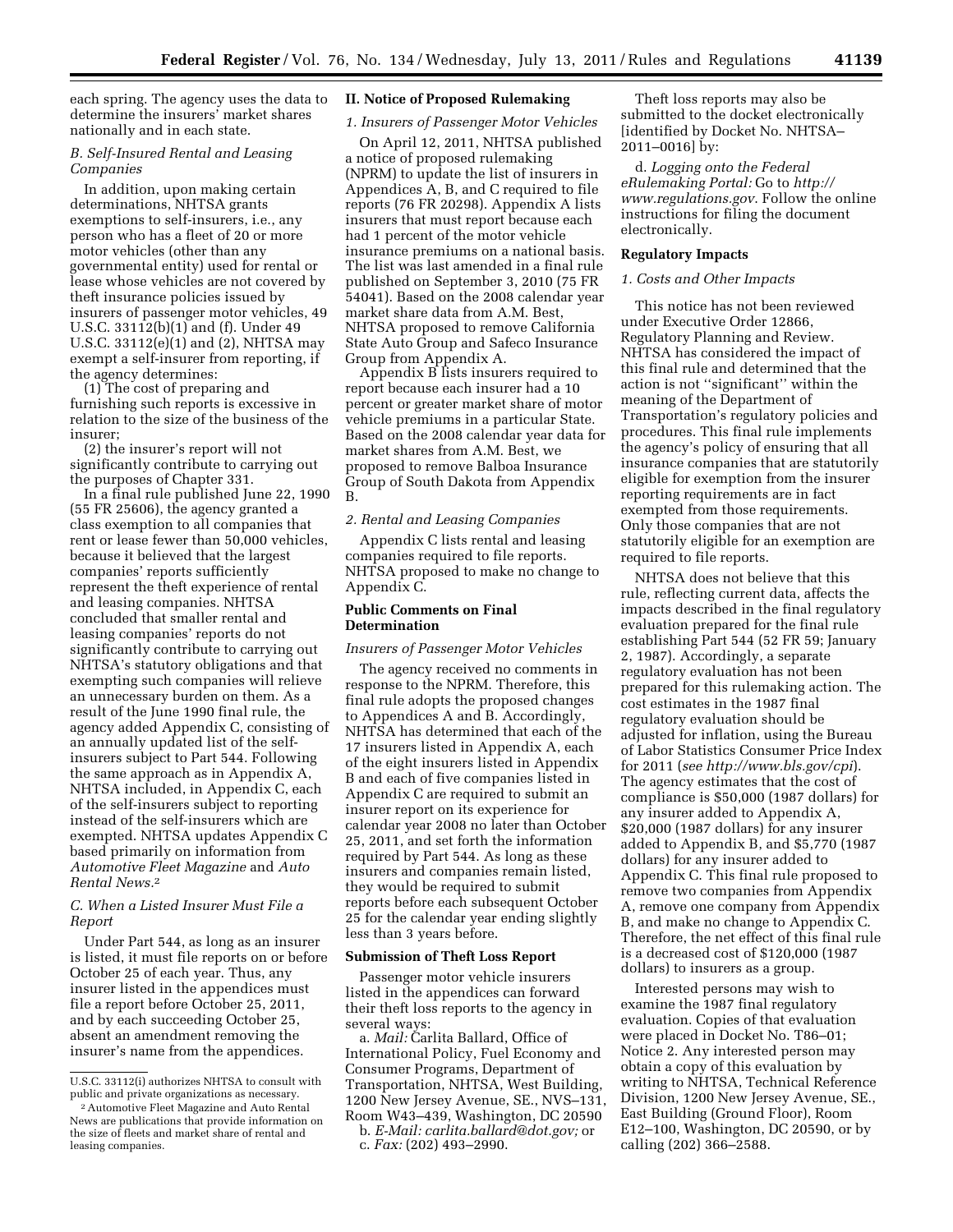#### *2. Paperwork Reduction Act*

The information collection requirements in this final rule were submitted and approved by the Office of Management and Budget (OMB) pursuant to the requirements of the Paperwork Reduction Act (44 U.S.C. 3501 *et seq.*). The existing information collection indicates that the number of respondents for this collection is thirty, however, the actual number of respondents fluctuate from year to year. Therefore, because the number of respondents required to report for this final rule does not exceed the number of respondents indicated in the existing information collection, the agency does not believe that an amendment to the existing information collection is necessary. This collection of information is assigned OMB Control Number 2127–0547 (''Insurer Reporting Requirements'').

#### *3. Regulatory Flexibility Act*

The agency also considered the effects of this rulemaking under the Regulatory Flexibility Act (RFA) (5 U.S.C. 601 *et seq.*). I certify that this final rule will not have a significant economic impact on a substantial number of small entities. The rationale for the certification is that none of the companies listed on Appendices A, B or C are construed to be a small entity within the definition of the RFA. ''Small insurer'' is defined, in part under 49 U.S.C. 33112, as any insurer whose premiums for all forms of motor vehicle insurance account for less than 1 percent of the total premiums for all forms of motor vehicle insurance issued by insurers within the United States, or any insurer whose premiums within any State, account for less than 10 percent of the total premiums for all forms of motor vehicle insurance issued by insurers within the State. This notice exempts all insurers meeting those criteria. Any insurer too large to meet those criteria is not a small entity. In addition, in this rulemaking, the agency exempts all ''self insured rental and leasing companies'' that have fleets of fewer than 50,000 vehicles. Any selfinsured rental and leasing company too large to meet that criterion is not a small entity.

## *4. Federalism*

This action has been analyzed according to the principles and criteria contained in Executive Order 12612, and it has been determined that the final rule does not have sufficient federalism implications to warrant the preparation of a Federalism Assessment.

#### *5. Environmental Impacts*

In accordance with the National Environmental Policy Act, NHTSA has considered the environmental impacts of this final rule and determined that it would not have a significant impact on the quality of the human environment.

#### *6. Civil Justice Reform*

This final rule does not have any retroactive effect, and it does not preempt any State law, 49 U.S.C. 33117 provides that judicial review of this rule may be obtained pursuant to 49 U.S.C. 32909, and section 32909 does not require submission of a petition for reconsideration or other administrative proceedings before parties may file suit in court.

# *7. Regulation Identifier Number (RIN)*

The Department of Transportation assigns a regulation identifier number (RIN) to each regulatory action listed in the Unified Agenda of Federal Regulations. The Regulatory Information Service Center publishes the Unified Agenda in April and October of each year. You may use the RIN contained in the heading, at the beginning, of this document to find this action in the Unified Agenda.

#### *8. Plain Language*

Executive Order 12866 requires each agency to write all rules in plain language. Application of the principles of plain language includes consideration of the following questions:

 $\Box$  Have we organized the material to suit the public's needs?

 $\Box$  Are the requirements in the proposal clearly stated?

 $\square$  Does the proposal contain technical language or jargon that is not clear?

 $\Box$  Would a different format (grouping and order of sections, use of headings, paragraphing) make the rule easier to understand?

 $\Box$  Would more (but shorter) sections be better?

 $\Box$  Could we improve clarity by adding tables, lists, or diagrams?

 $\Box$  What else could we do to make the proposal easier to understand?

If you have any responses to these questions, you can forward them to me several ways:

a. *Mail*: Carlita Ballard, Office of International Policy, Fuel Economy and Consumer Programs, NHTSA, West Building, 1200 New Jersey Avenue, SE., NVS–131, Room W43–439, Washington, DC 20590

b. *E-mail: [carlita.ballard@dot.gov;](mailto:carlita.ballard@dot.gov)* or *Fax:* (202) 493–2990

## **List of Subjects in 49 CFR Part 544**

Crime insurance, Insurance, Insurance companies, Motor vehicles, Reporting and recordkeeping requirements.

In consideration of the foregoing, 49 CFR Part 544 is amended as follows:

#### **PART 544—[AMENDED]**

■ 1. The authority citation for part 544 continues to read as follows:

**Authority:** 49 U.S.C. 33112; delegation of authority at 49 CFR 1.50.

 $\blacksquare$  2. In § 544.5, paragraph (a), the second sentence is revised to read as follows:

#### **§ 544.5 General requirements for reports.**

(a)  $*$   $*$   $*$  This report shall contain the information required by § 544.6 of this part for the calendar year 3 years previous to the year in which the report is filed (*e.g.,* the report due by October 25, 2011 will contain the required information for the 2008 calendar year).

■ 3. Appendix A to part 544 is revised to read as follows:

\* \* \* \* \*

# **Appendix A—Issuers of Motor Vehicle Insurance Policies Subject to the Reporting Requirements in Each State in Which They Do Business**

Allstate Insurance Group American Family Insurance Group American International Group Auto Club Enterprise Insurance Group Auto-Owners Insurance Group Berkshire Hathaway/GEICO Corporation Group Erie Insurance Group Farmers Insurance Group Hartford Insurance Group Liberty Mutual Insurance Companies Metropolitan Life Auto & Home Group Mercury General Group Nationwide Group Progressive Group State Farm Group Travelers Companies USAA Group

■ 4. Appendix B to part 544 is revised to read as follows:

# **Appendix B—Issuers of Motor Vehicle Insurance Policies Subject to the Reporting Requirements Only in Designated States**

Alfa Insurance Group (Alabama) Auto Club (Michigan) Commerce Group, Inc. (Massachusetts) Kentucky Farm Bureau Group (Kentucky) New Jersey Manufacturers Group (New Jersey) Safety Group (Massachusetts) Southern Farm Bureau Group (Arkansas, Mississippi) Tennessee Farmers Companies (Tennessee) ■ 5. Appendix C to part 544 is revised to read as follows: